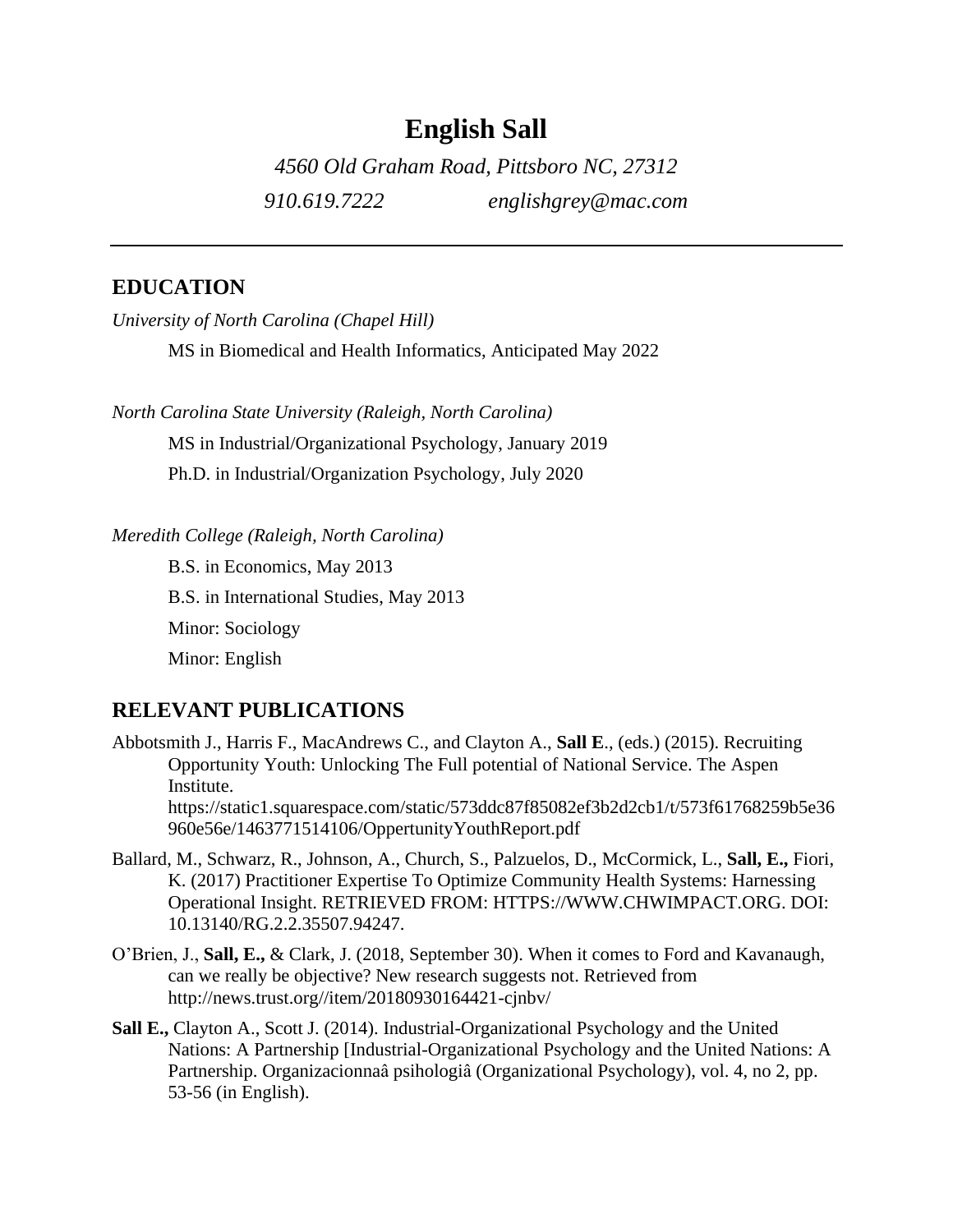- **Sall, E**. (2017). Phiona the "outlier". Retrieved from https://www.huffpost.com/entry/phiona-theoutlier\_b\_5a2d8143e4b04e0bc8f3b5de
- **Sall, E. G.** (2019). Psychological profiles of individuals attracted to social impact organizations. (Unpublished Master's Thesis). North Carolina State University, North Carolina, USA. https://catalog.lib.ncsu.edu/catalog/NCSU4607182
- Saxena M., **Sall E.,** Scott J., Rupp D., Foster L., Oskcki M., Mallory D., (2015) News from the SIOP-United Nations Team: Exploring Work Experiences of Informal Workers and Promoting Decent Work for All. The Industrial Organizational Psychologist, 53, 172- 175.
- **Sall. E.G.** (2019). Development of a Political Viewpoints Scale. (Unpublished Dissertation). North Carolina State University, North Carolina, USA. <https://www.lib.ncsu.edu/resolver/1840.20/38215>
- **Sall.E.G.,** Walker, J. (2021) Orchestrating Systems-Level Change in the Battle Against COVID-19. Stanford Social Innovation Review. https://ssir.org/articles/entry/orchestrating\_systems\_level\_change\_in\_the\_battle\_against\_ covid\_19#
- **Sall.E.G.,** Walker, J. (2021) Locally Driven, Network Supported Systems Change. Stanford Social Innovation Review. https://ssir.org/articles/entry/locally\_driven\_network\_supported\_systems\_change

# **RELEVANT COMPLETED COURSES/CERTIFICATIONS**

- Survey of I/O Psychology
- Organizational Psychology
- Experimental Statistics for Biological Sciences I
- Quantitative Methods in Psychology
- Practicum in Industrial/Organizational Psychology: Professional Development
- Item Response Theory
- Psychometrics
- IDEO Human Centered Design Certification
- Cluster Analysis and Latent Variable Methods
- Structural Equation Modeling
- Training
- Database engineering
- Systems Analysis
- Six Sigma Green Belt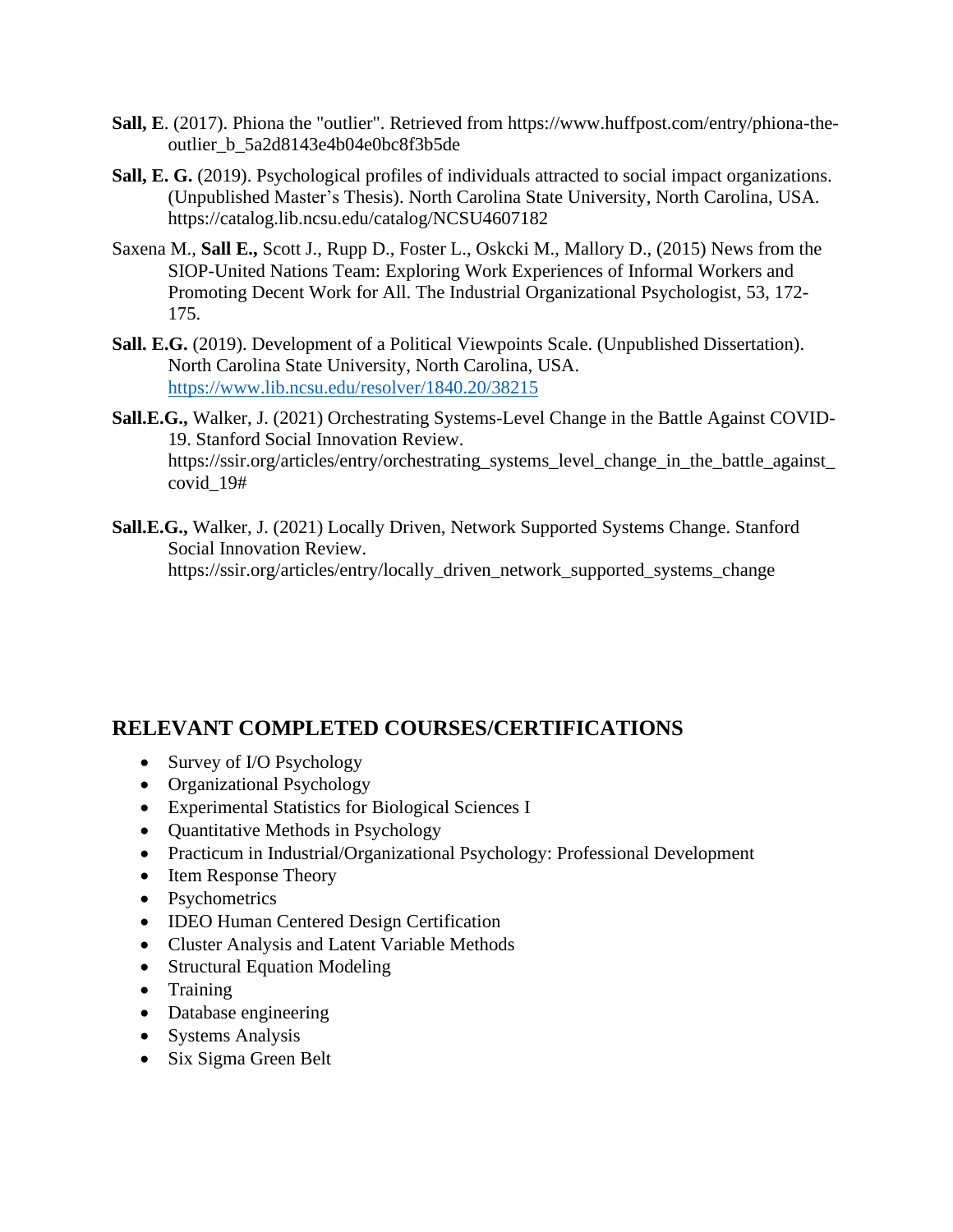# **RELEVANT SOFTWARE EXPERIENCE**

Microsoft Office, SPSS, JMP, HTML, SAS, R, AMOS, SQL, M-Plus, Word Press, Square Space

# **APPLIED EXPERIENCE**

*4D Lab Manager, Raleigh NC (2013-2018)*

Assisted in data analysis, report writing for the various projects within the lab as well as finding and assessing possible grant/funding opportunities. Engaging in literature review and research project design and overseeing 3 research assistants.

*Society for Industrial Organizational Psychology/United Nations Team Intern, Raleigh, NC/New York City, NY (2014-2015)* 

I was responsible for updating and managing the Psychology Coalition of the United Nations Website. Assist the SIOP/UN Team in various efforts including producing and distributing reports and initiating and maintaining UN and non-UN partnerships.

#### *Data Strategist Fellowship with ORGANize, New York City, NY (2014-2017)*

I was tasked with working with Wharton School of Behavioral Economics to develop data collection methods, research strategies, develop and execute surveys and research studies. I also developed partnership with Social Crunch to create surveys, specific survey platforms and user interfaces, and data collection methods.

#### *At Home in the World Fellowship Project, Raleigh, NC (2013-2015)*

I assisted in overall research and project design to create an educational film about Corporate Sponsored Employee Volunteerism. Responsible for finding various funding avenues and working partnerships to generate creation of the film and accompanying classroom module.

#### *Co-Director of Impact Careers Initiative, Washington DC (2014-2015)*

I consulted on and Developing research projects and long-term organization strategy. Exploring and applying for research grants. Developing strategic partnerships and facilitating avenues to utilize the initiatives' research into practice.

#### *Co-Founder of Impact Thread, Raleigh NC (2015-Present)*

Impact thread aids Social Impact Organizations transitioning from start-up to scaleup phase in organizational development. Applying data driven processes and practice to develop better metrics, recruitment, retention, and organizational culture within social impact organizations. We use IOP skills and knowledge to conduct high-level research in the space of social impact work and the work force that shows interest in working at social impact organizations.

### *Board Member and Strategic Advisor for Sall Family Foundation Global Health Systems Profile Raleigh, NC/Global (2016-Present)*

The Sall Family foundation is a family foundation based out of North Carolina that seeks to resource and drive change in the space of Global health and conservation. By investing in systems level initiatives and collaborative efforts the Sall Family Foundation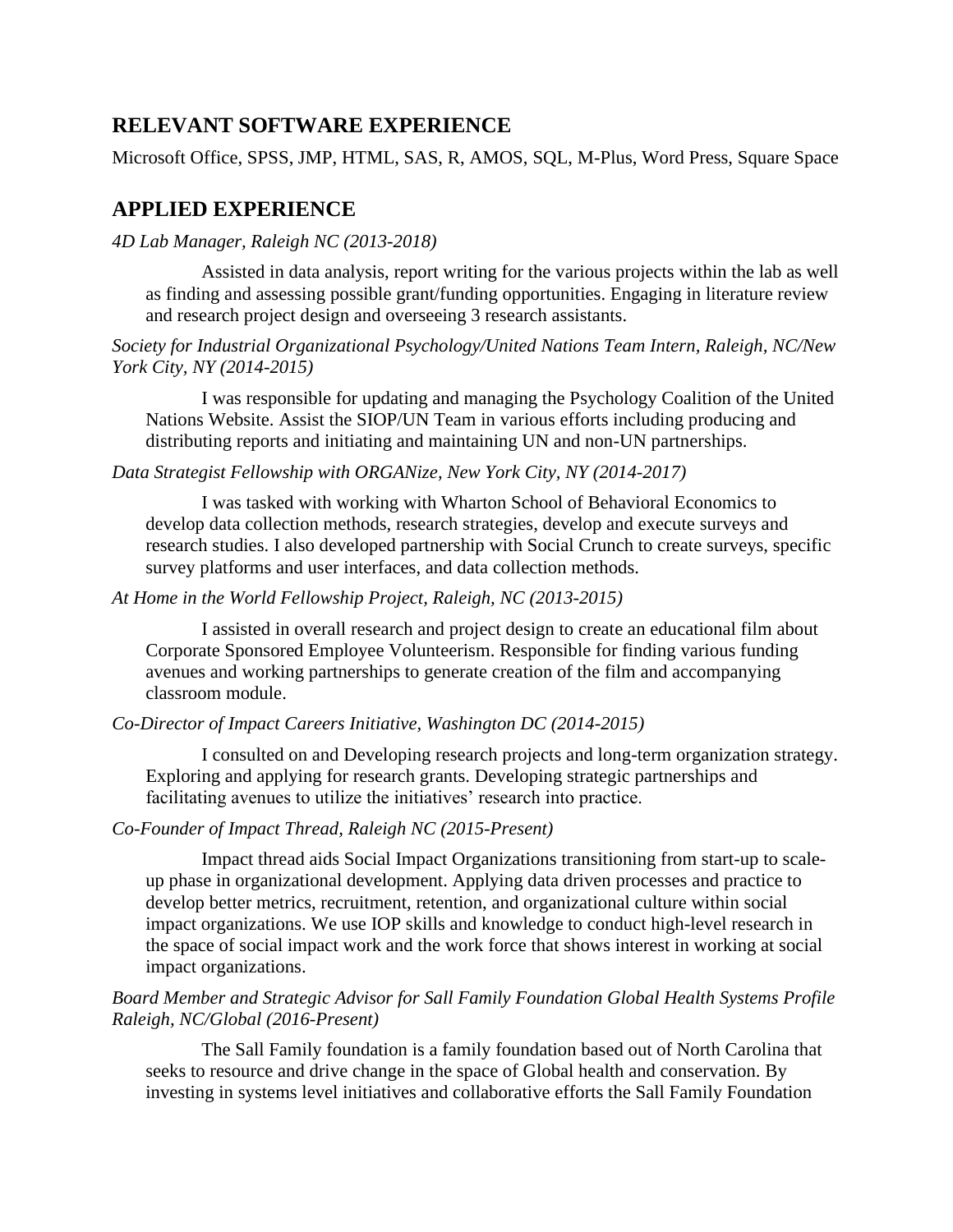works to move the needle in both health and conversation, especially in the nexus of those two areas. Sall family also works to solve problems through a gender lens and works to combat issues specially facing women and girls. The global health work specifically has sought to impact the space of, maternal and child health, community health systems strengthen and health system capacity building. I have specifically over seen the work in community health, gender justice and all initiatives related to data and digital health in the community health and health systems space.

#### *Founder and President of CARE's Embark Initiative, Atlanta, GA/Global (2017-Present)*

This initiative seeks to create an innovation platform that harnesses the power of women leaders and CARE field experts to address the challenges women and girls face worldwide. This is being operationalized through a curated group of women philanthropists, business leaders, experts and influencers that will commit to a three-year program that harness their expertise and resources to innovate on solutions for some of the world's most complex problems. This model will not only work to bring in a new form of innovation and intentionality to the major issues facing women and girls but also to radically reform the current philanthropic model. We will provide an environment and opportunities for these women to be an integral part of the innovation and implementation team. This initiative will strive to co-create truly groundbreaking innovations and process that transcend issues areas and organizations.

#### *Principle of CARE Innovation Team, Atlanta, GA/Global (2017-Present)*

CARE's Innovation team aims to incubate and launch models that aim to shift the power throughout the global development sector by enabling community driven and implemented solutions. My role on the innovation team has been to help steward these models and work on high level strategy development for these models and the team as a whole. Specifically, I have worked to build Scale X Design, Embark and Care for our Neighbor.

#### *Vice Chair of The United Nations Special Envoy for Health, New York City, NY (2017-2019)*

This Special Envoy for Health is tasked with catalyzing efforts and commitments required for the successful implantation of health-related goals in the Agenda 2030, which includes ending AIDS, TB and malaria. One of the specific pillars of this work is through levering community health worker scale up and frontline delivery. The office of the Special envoy is focused on building capacity at Ministries of Health and improving financing for community health.

#### *Collaboration and Partnerships Liaison for 4DLab and Center for Advanced Hindsight, Durham, NC (Aug 2018-2019)*

This work seeks to identify and enhance research collaborations between the 4D lab and CAH as well as external partners. This work seeks to foster collaborations through the lens of Behavioral Economics and Humanitarian Work Psychology and in turn move the needle in the space of Global and Domestic Health and Finance. Using tools such as gamification, Psychological measurement and Behavioral insights and "nudges" to improve upon these areas is the main focus of this work.

*Social Science Research Institute Visiting Research Fellow with Duke University; located at the Center for Advanced Hindsight, Durham, NC (2018-2019)*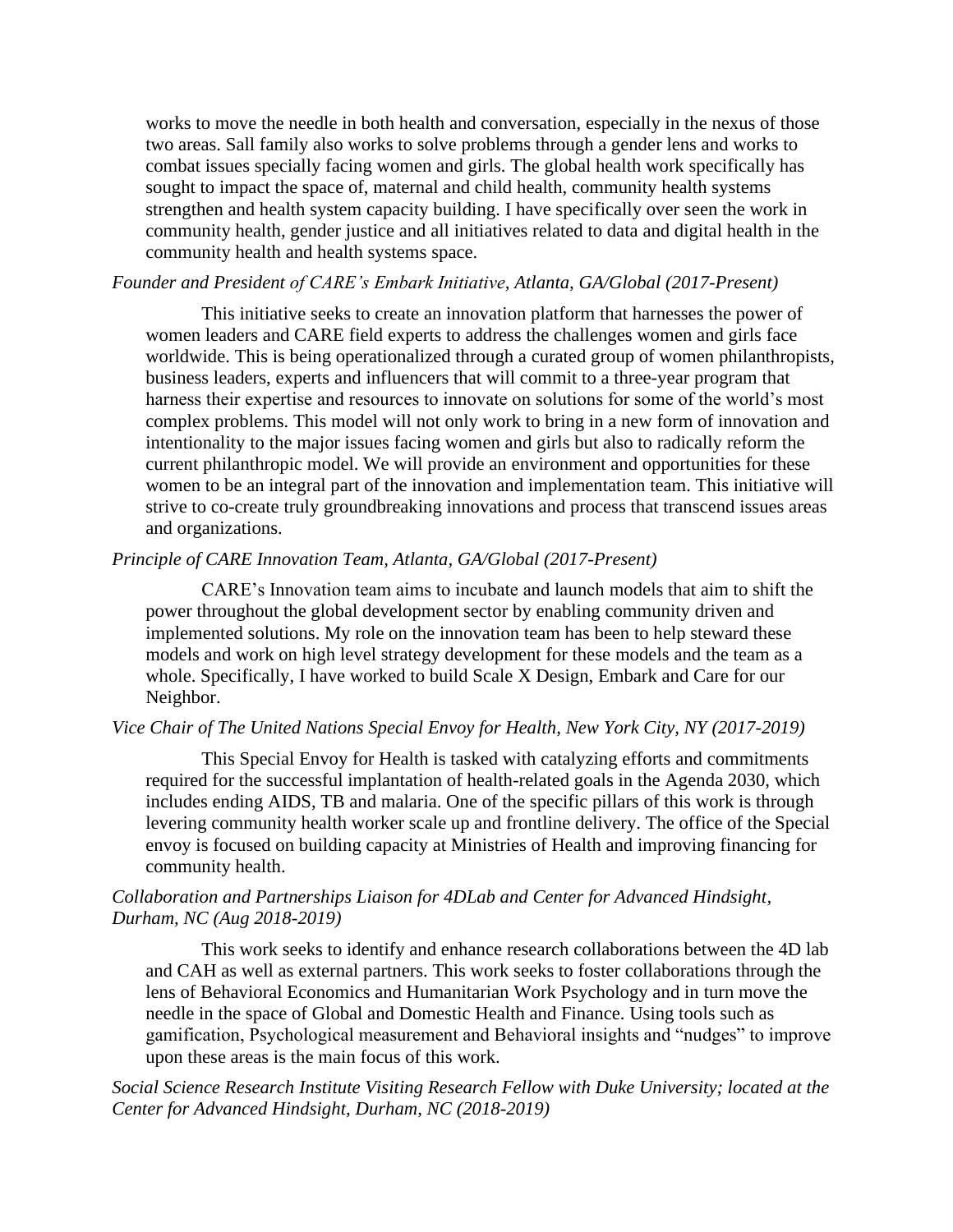The work of this fellowship involves assisting in behavioral insights projects in the spaces of domestic and global health as well as finance. Examples of these projects include behavioral vaccine interventions, train-the-trainer interventions in the space of global financial literacy, research on sexual assault behavioral interventions, and consulting on community health worker projects.

### *Data and Information Technology collaborative lead with Rockefeller, PSI, OWAGS and Salesforce, New York City, NY (2018-2020)*

This work includes leading on the work design and execution of the data and IT digester project work in collaboration with Rockefeller, PSI and Salesforce. The outputs of this work are landscape analysis of current data interoperability barriers in the space of global development, an understanding of current and growing technology, and finally landscaping and alignment of both civil society and the private sector on values-based data and technology principles that will lead to enhanced data security agreements and interoperability in the space of health and overall global development.

#### *Partnership with UNC's Gillings School of Global Public Health and the WHO's Collaboration center on the Implementation Science Initiative, Chapel Hill, NC/Global (2019-Present)*

I have been working in partnership directly with Dr. Herbert Peterson, Dr. Blanton Godfrey and Joumana Hiadar in an effort to elevate the work and space of implementation science in partnership with the WHO. This includes strategic plan development, network building, and knowledge building in the space of implementation science.

#### *Maverick Collective Member, Washington, DC/Global (2016-Present)*

This project focuses on the issues that while the goal of all health care systems is the health and well-being of patients there are issues in these systems that limit access and quality of care. In particular in remote areas, patients often don't have appropriate and timely access to health care services to address their needs and feel disempowered. In more and more countries, Community Healthcare Workers (CHWs) are deployed to provide a bridge between the community and the health system. They provide an entry-point to the health system due to their abilities, skills set, geographical location, and most importantly their trusted position in the community. Despite progress with scaling up CHW systems, training provided to CHWs are often insufficient and available information management tools are not effective in supporting a truly human-centered health care service. This project has worked to design and implement an electronic health information tool that provides patients with information about their health, enables the community health worker to provide continuous care and informs healthcare facilities staff and policy makers with an overall picture of the health of their community. Existing health information management systems tend to be fragmented and incomplete. This results in client's information being held in multiple silos but with no one system providing a holistic overview. This leaves room for misdiagnosis, mismeasurement, inefficient use of resources and an overall lack of ability to have oversight of the health of communities. By building a strong electronic foundation, caregivers, community health workers and clients are better equipped to work together to create a health system that works for everyone when and where they need it.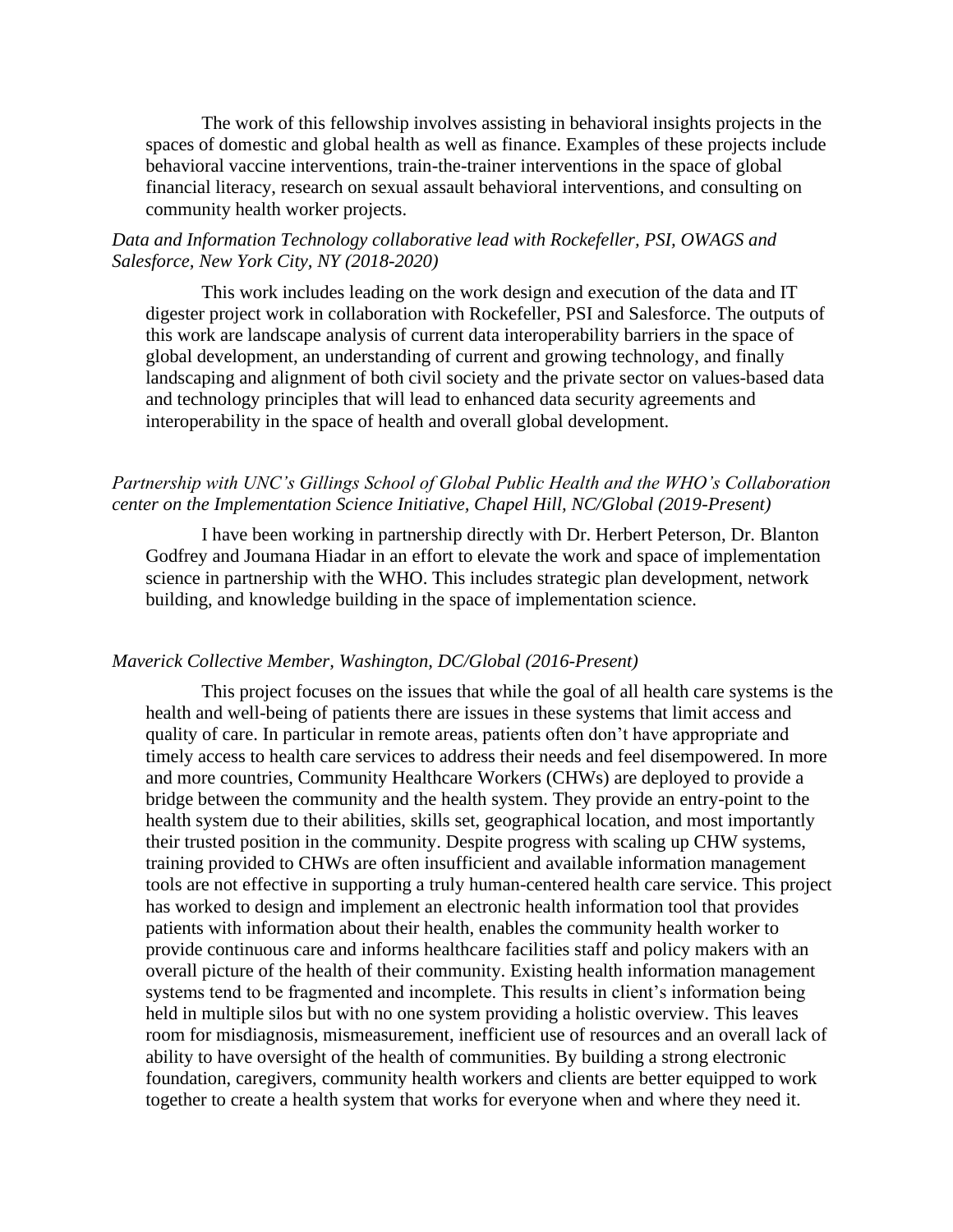Scaling this approach will provide extremely valuable information to national health systems to better manage their resources. The government of Zimbabwe has joined this effort to support the pilot with a view to scaling a successful solution across the national health system. Crucial learning, from pilot to scale-up, can be used to inform similar initiatives in other countries.

### *Strategic Advisor and Implementation Manger of the Bahnmi Electronic Medical Record System in Zimbabwe, Global (2016-present)*

My role was to oversee the development and implementation of the Bahnmi EMR system at the New Africa house clinic as well as clinics throughout various regions in Zimbabwe. The key to this process was ensure the implementation of this system both at the clinic level as well as the community level through tablets given to Community Health Workers. I worked on many components of this project, from user design to gap analysis to the capacitating both the clinic as well as the minister of health with the right workforce to ensure a smooth implementation. I also worked as a research principle to design projects that captured the both the change in performance of the health workers using the technology and the effect this change had on health outcomes for patients.

#### *Founding Partner of Community Health Impact Coalition, Global (2016-2018)*

This is a 5-year initiative comprised of some of the fields most innovative implementers to catalyze the adoption of high-impact community health systems design. This work has led to the creation of 8 design principles and highly respected report outlining these principles and how to implement them. This work has gone hand and hand with the release and operationalization of the WHO guidelines on community health systems. [https://chwimpact.org](https://chwimpact.org/)

#### *Principle of The Community Health Acceleration Partnership through the WHO Office of Global Strategies, New York City, NY/Global (2019-present)*

Along with two other principles, Jeff Walker and Austin Hearst, this team seeks to identify, and leverage systems change initiatives and investments that move the needled in community health and access to primary health care for all. Specifically, we work to achieve Sustainable Development Goal number 3 (Ensure healthy lives and promote wellbeing for all at all ages) through high quality, integrated and sustainable community health systems. We have founded and fostered organizations such as Aspen Management Partnerships for Health, Financing Alliance, Community Health Impact Coalition, and the Community Health Road Map.

#### *Post-doctoral Fellow in the Carolina Health Informatics program (present)*

This work aims to further the research and practice of health informatics on the global stage. This work surrounds various projects in the space of interoperability standards, research in health data exchange, and the nexus of capacity, implementation and health informatics. Current projects include: the development of a health data exchange community of practice and clearinghouse data management function, landscape review of data visualization tools, and integration of intelligent search mechanisms for unstructured datasets.

#### *Co-founder Trofi Holdings LLC (present)*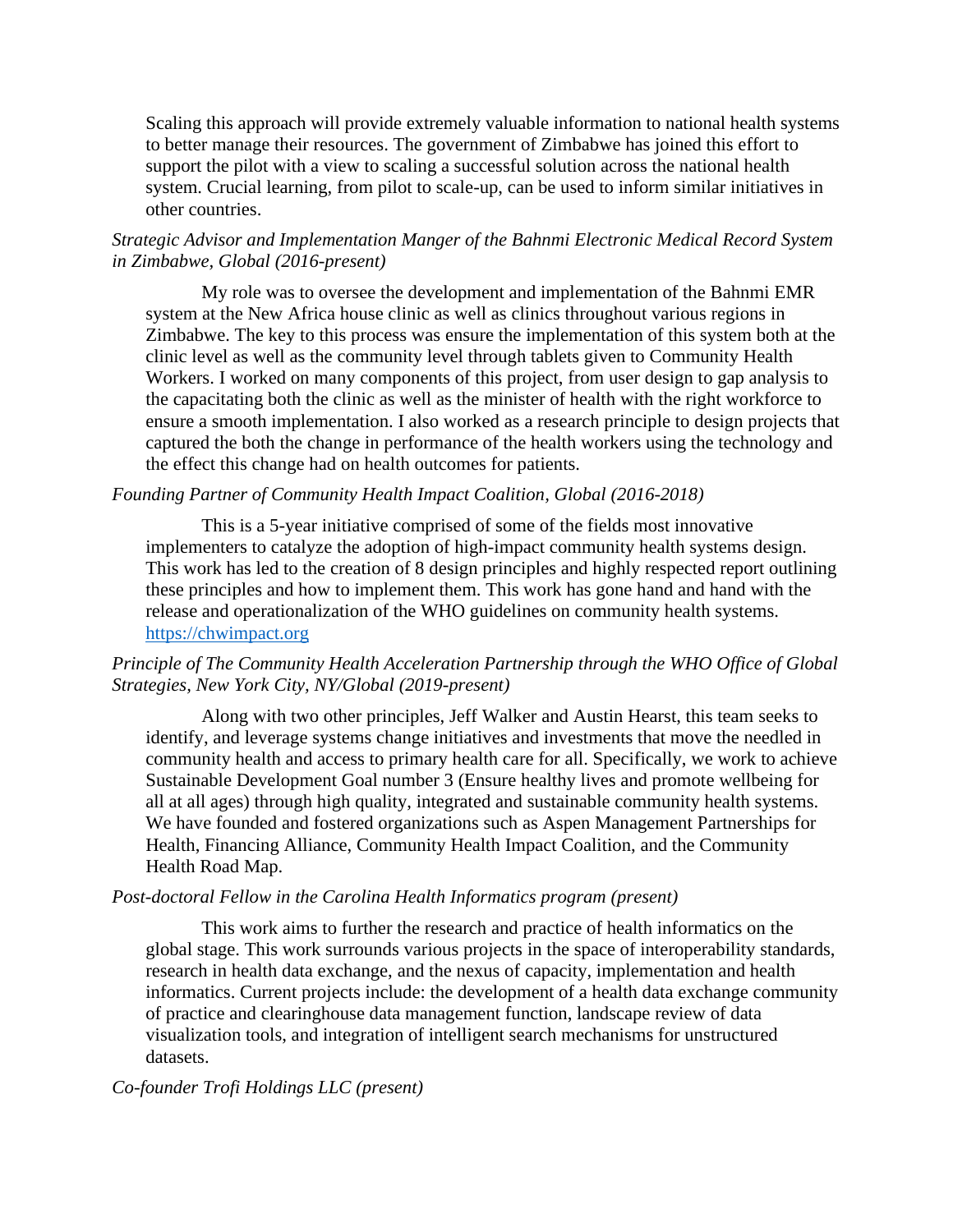TrofÍ is a collective investment platform that leverages benefit-capital to support exceptional builders and initiatives with a vision to create a healthy, sustainable, and equitable food future. Through hands-on strategic support, Trofí focuses on opportunities that make healthy, delicious food more accessible for all.

### *Co-Founder and CEO of Cymantix INC (2020-Present)*

Cymantix is a technology and software development start up in North Carolina. Cymantix specializes in making meaning out of unstructured data through unsupervised machine learning and natural language processing. My responsibilities include setting a vision for the company, ensuring the processes and resources are in place to execute that vision and disseminating that vision to partners, customers and collaborators.

# **HONORS & MEMBERSHIPS**

- Dedication Medal from the Red Cross in recognition of providing lifesaving blood services (2011)
- Recognition awards from the Cystic Fibrosis Foundation for raising awareness and funds (2009-2012)
- Society for Industrial and Organizational Psychology (SIOP) (2013-present)
	- Student Affiliate
- Global Organization for Humanitarian Work Psychology (2013-present)
	- **Student Affiliate**
- Nexus Global Youth Summit Member (2013-present)
- Alpha Kappa Delta (2013-present)
- Alpha Iota Rho (2012-present)
- Omicron Delta Epsilon (2011-present)
- Silver Shield, Meredith College Leadership Honors Society (2013-present)
- Sall Family Foundation Board Member (2012-present)
- World Wildlife Fund National Council Member (2016-Present)
- Education North Carolina Board Member (2016-2018)
- Jamie Kirk Hahn Foundation Board Member (2016-2018)
- Jacaranda Board Member (2016-present)
- Huffington Post Contributor Sept 2017-June 2018)
- Aspen Management for Health Board Member (2017-present)
- End Fund Board Member (2017-Present)
- Maverick Collective Member (2017-Present)
- Maverick Next Board Member (2017-Present)
- CARE USA Board Member (Sept 2018-Present)
- Adjunct faculty, Meredith College, Industrial and Organizational Psychology Masters Program